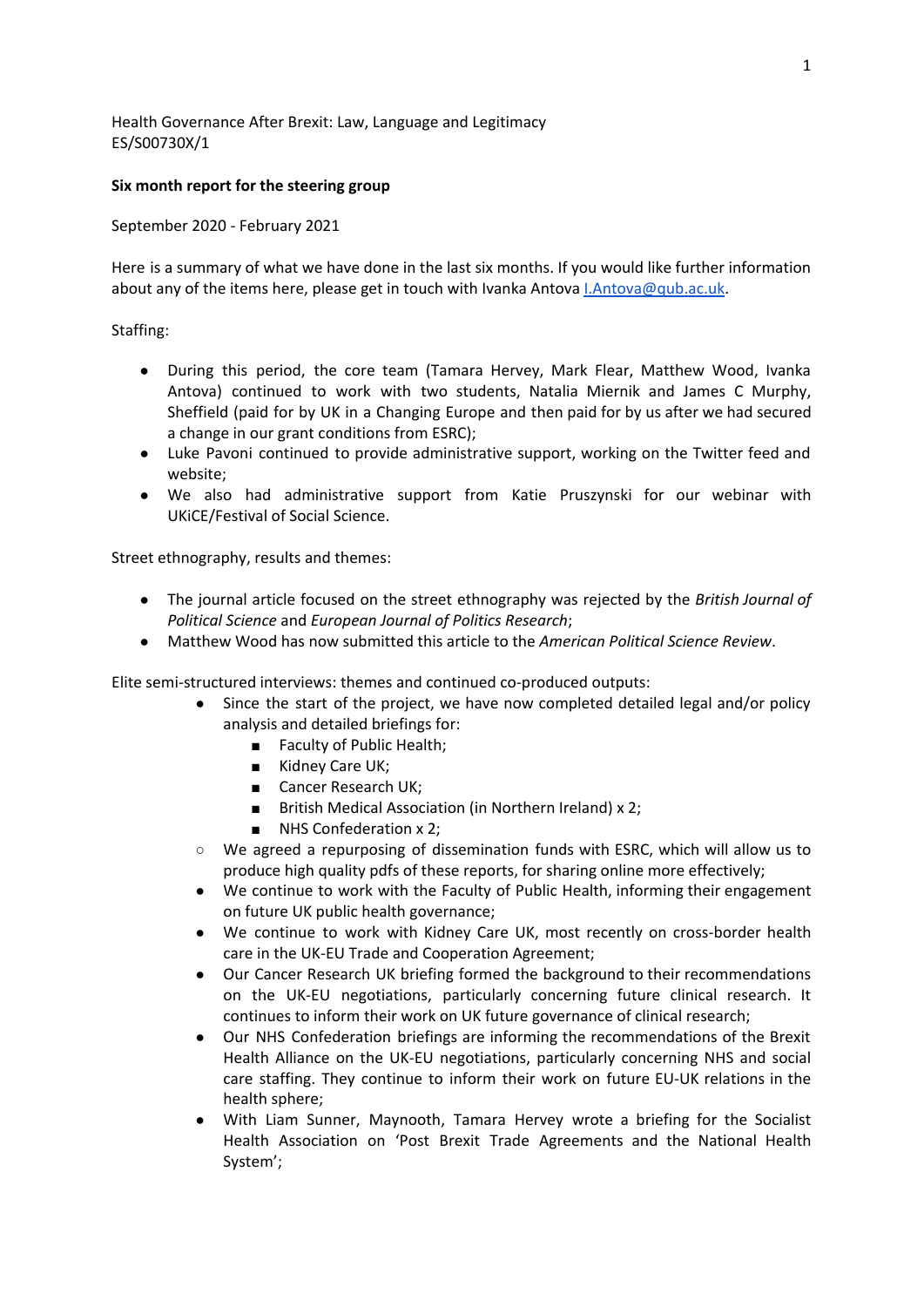● We remain open to further approaches from/co-production with our health policy sector collaborators, and others in the sector.

**Outputs** 

- Academic conferences/workshops:
	- We presented papers at:
		- The Health in Europe Webinar Series, Lancaster, November 2020 and January 2021;
		- The Northern/Irish Health Law and Ethics Network Seminar Series, held virtually, in December 2020;
		- CREDIMI Institute Webinar, University of Dijon, November 2020
		- The Institute of European and Comparative Law Webinar, Oxford, in September 2020;
		- The University Association of Contemporary European Studies Annual Conference, held virtually in September 2020.
	- We will present papers at:
		- Ivanka Antova will be presenting a paper on the NHS Long-Term plan and responsibilisation in health governance post-Brexit at the The Health in Europe Webinar Series, Lancaster in March 2021;
		- Mark Flear will be presenting a paper at Sociolegal Studies Association Annual Conference, held virtually, Cardiff, in April 2021.
- Public/policy engagements:
	- In collaboration with UK in a Changing Europe and the Festival of Social Science, we organised a webinar on Health in Changing Times in November 2020. We had four external speakers, who watched our film *Brexit, Health and Me* in advance of the event, and gave their reflections on it, then took questions from the audience which was over 100 people;
	- We have also presented the project at:
		- Faculty of Public Health Webinar on Brexit and Public Health, Policy, Planning and Preparedness, October 2020;
		- Socialist Medicine Association Webinar, November 2020;
		- EU-UK Forum Webinar on Healthy Partnerships, January 2021;
		- European Parliament Green Party, January 2021;
	- Tamara Hervey, 'Explainer: Health Insurance in the Brexit Deal', for UK in a Changing Europe website, January 2021;
	- Ivanka Antova, Mark Flear, Tamara Hervey, Matthew Wood, 'Health', in *Brexit and Beyond*, UK in a Changing Europe Report, January 2021;
	- Mark Flear and Tamara Hervey, 'Britain's Pharmaceutical Industry and No Deal' for UK in a Changing Europe Commentary section, October 2020;
	- The Health Governance after Brexit team was approached by the House of Lords EU Environment Sub-Committee to submit written evidence to its Inquiry on the EU-UK Trade and Cooperation Agreement. We submitted 37 pages of close analysis;
	- Mark Flear and Ivanka Antova will present 'Health in Challenging Times' in Belfast's *Imagine Festival of Politics and Ideas*, in March 2021.
	- blogs
		- Tamara Hervey, Liam Sunner and Brian Fisher wrote a blog for the Socialist Health Association website;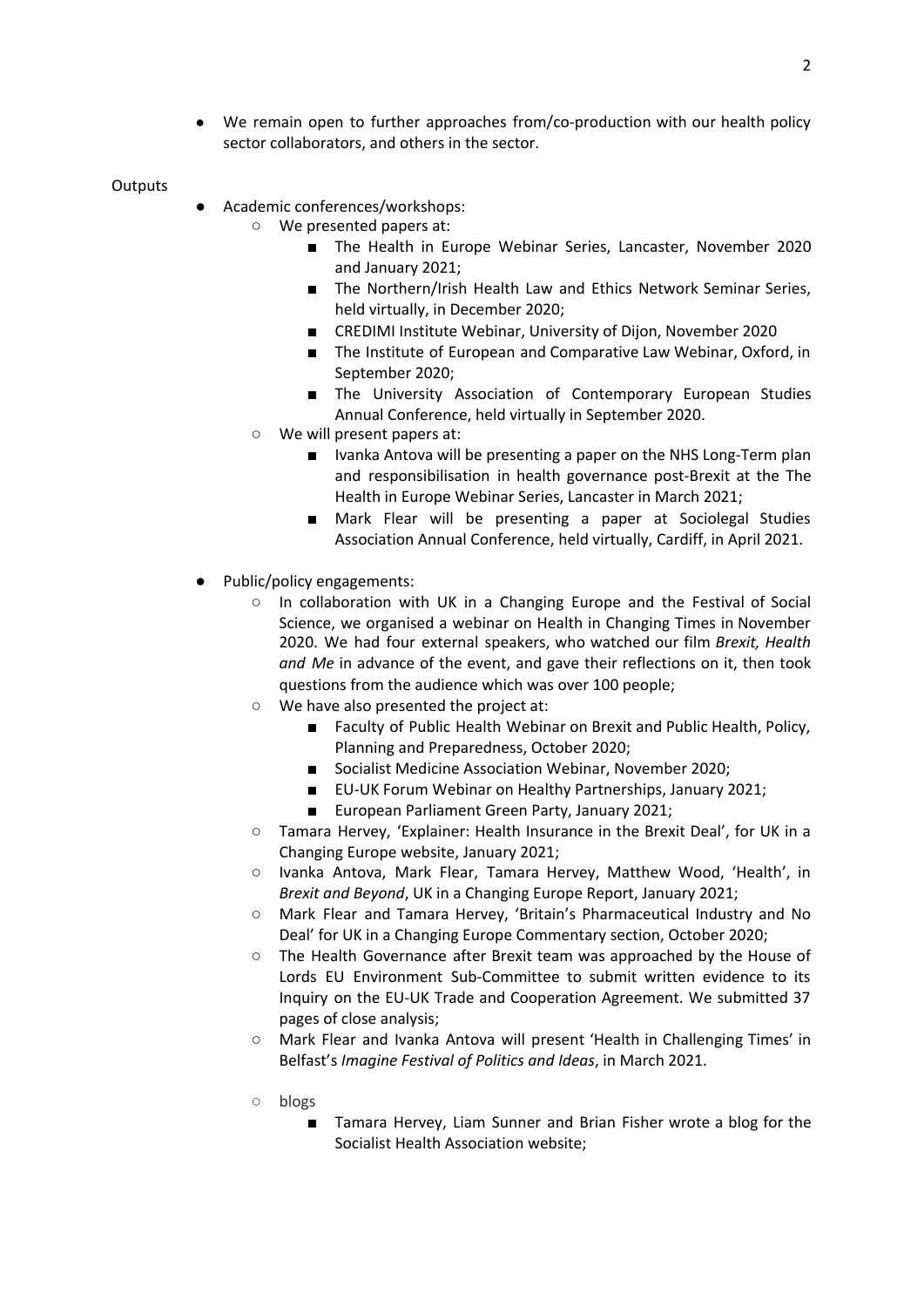- Tamara Hervey, 'Analysis 1 of the Brexit Deal: Healthcare entitlements in the EU-UK Trade and Cooperation Agreement' for EU Law Analysis blog, December 2020;
- Tamara Hervey, Natalia Miernik and James Murphy, 'Coordination of Social Security under the Withdrawal Agreement' for EU Relations Law blog, November 2020.
- media engagements:
	- Tamara Hervey was quoted by *Bloomberg* in December 2020;
	- Tamara Hervey was quoted in *Politico* in September 2020.
- Publications:
	- Hervey, T., & De Ruijter, A. (2020). The Dynamic Potential of European Union Health Law. *European Journal of Risk Regulation, 11*(4), 726-735;
	- Antova, I. (2020) Disability Rights During COVID-19: Emergency Law and Guidelines in England. *Medical Law Review*, 28 (4), 804–816;
	- Hervey, T. et al, (2021) Health "Brexternalities": The Brexit Effect on Health and Health Care outside the United Kingdom. *Journal of Health Politics, Policy and Law* 46 (1), 177–203;
	- Phillips A.M., Hervey T.K. (2021) Brexit and Biobanking: GDPR Perspectives. In: Slokenberga S., Tzortzatou O., Reichel J. (eds) GDPR and Biobanking. Law, Governance and Technology Series, vol 43. Springer, Cham.
	- Antova, I., Flear M.L., Hervey T.K., Wood, M (2021 in press) 'Accountability for health and the NHS in post-Brexit COVID-19 UK: the 'left behind' and the rules of law' in Mumford, A., Cowan D., (eds) Pandemic Legalities. Bristol University Press;
	- Wood, M. (2021) Europe's New Technocracy, *JCMS: Journal of Common Market Studie*s, in press.

Documentary film:

- With ShoutOutUK, we modified the original dissemination plans for the film, in light of the unfolding pandemic;
- We used ShoutOutUK's online platform to showcase the film along with two sets of learning materials that we wrote. These reached at least 111 students/young people aged 16-19, accessing via the ShoutOutUK portal (75 young people), or by 3 virtual workshops involving online screenings (36 young people) run by ShoutOutUK. All of these workshops were based in London, despite efforts to persuade schools or colleges elsewhere to take up the offer. We repurposed some of our dissemination funding to support these workshops, with the support of the ESRC. Feedback from the workshops was positive: 'very informative. Covered the issues needed for us to enter into the next stage of Brexit' (Senior Youth Worker/Pastoral Tutor, South Thames College);
- Negotiations between ShoutOutUK and London Live eventually came to nothing, despite ShoutOutUK's considerable efforts to seek to satisfy London Live's compliance unit;
- The film *Brexit Health & Me* is now available on Amazon, free for Amazon Prime users and at a nominal cost of £0.99 for others.

Current work in addition to the above: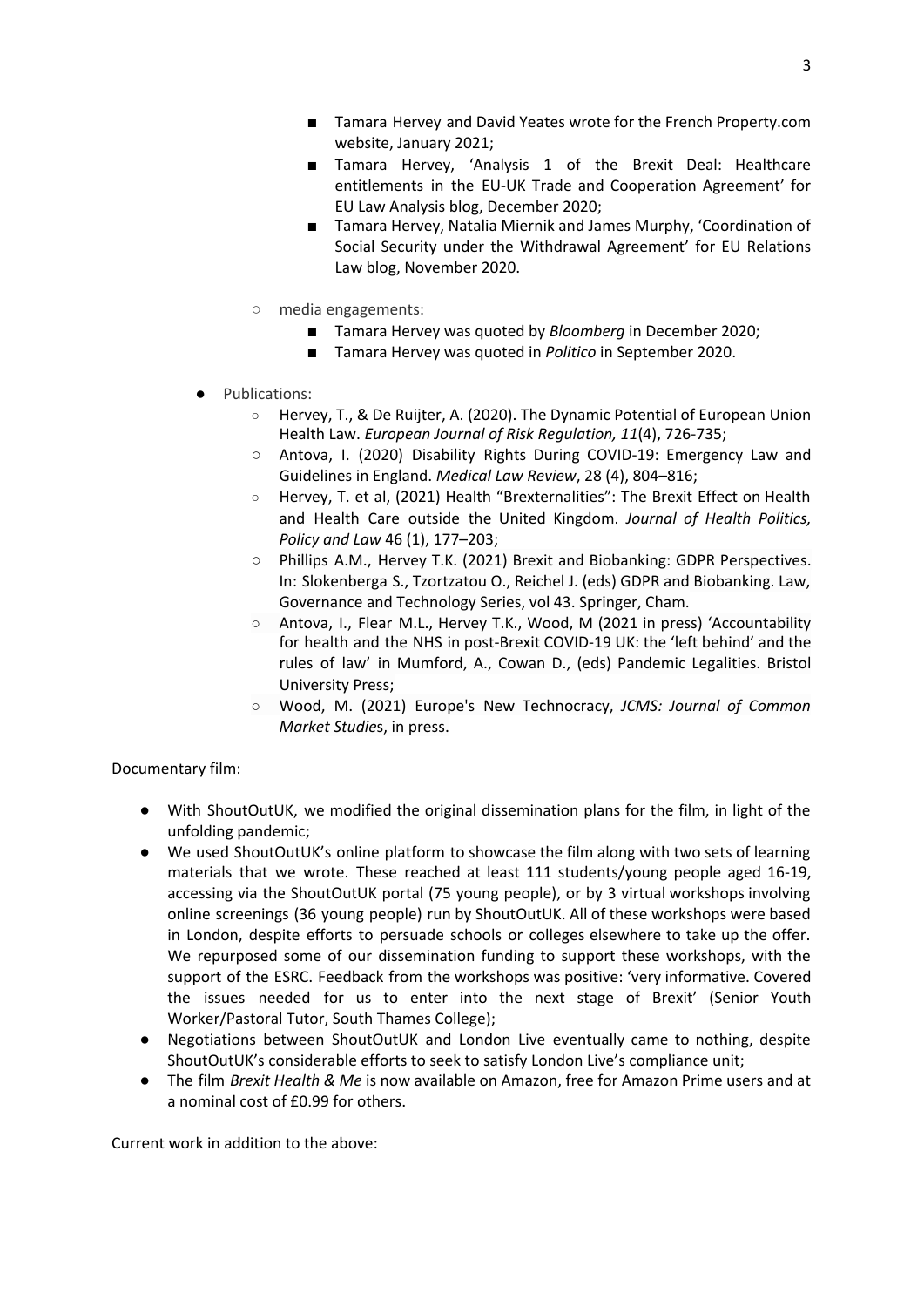- The project team is still focusing on academic outputs, locating ourselves in various literatures, and contributing to methodological development in the field of social science:
	- Matthew Wood resubmitted the article discussing the project's ethnographic methodology to *American Political Science Review*;
	- o Ivanka Antova submitted an article on COVID-19 ethical guidelines and disability rights to the *Northern Ireland Legal Quarterly*;
	- o Mark Flear and Ivanka Antova are working on an article on responsibilisation for health post Brexit;
	- o Ivanka Antova is working on an article discussing COVID-19 and health law post Brexit from a disability perspective;
	- o Our book proposal, entitled *Health Governance after Brexit: Law, Language and Legitimacy* has been accepted by Hart/Bloomsbury Publishing. Tamara Hervey will be lead author, with Ivanka Antova and Matthew Wood as co-authors;
	- $\circ$  Tamara Hervey is working on an analysis of the EU-UK Trade and Cooperation Agreement and health, aimed at *Health Economics, Policy and Law*;
	- o Mark Flear is leading, with Tamara Hervey and Dan Wincott, a stream on *Epistemic Injustice* in the Sociolegal Studies Association Annual conference, which will take place online in April 2021. The hope is to produce a special issue of a journal which will include work from the project.
- Tamara Hervey is working with the Nuffield Trust, who secured funding from the Health Foundation for a pilot study, benchmarking health law and policy changes post-Brexit, August 2020-December 2020. Nuffield Trust is seeking ongoing funding from the Health Foundation for this project.

## Other:

● Ivanka Antova applied to the British Academy Early Career Fellowship scheme and the AHRC Equality, Diversity and Inclusion scheme. Neither application was successful.

## Future work:

- We received COVID-19 follow-on funding from EPSRC/UKRI. This covers Ivanka Antova's salary until July 2021 (QUB funding) and up to two student interns until July 2021 (Sheffield funding). Ivanka Antova will mentor these student interns. Technically speaking these are *new* projects, but they will of course continue the work of this project.
- Legal analysis: we will continue to carry out doctrinal legal research on health law after Brexit, working with our co-producers from the health policy field. These will focus on the EU-UK Trade and Cooperation Agreement, other UK Trade Agreements, and domestic law in the UK and Northern Ireland, as capacity allows.
- We have abandoned a number of previous plans, in light of the pandemic:
	- o In person dissemination events screening the film in London, Newry, Derry, Sheffield, Rotherham and Rochdale;
	- o Team writing retreat;
	- o In person academic conferences.
- Mark Flear secured continued funding from the EU Public Development / EU Partnerships funding to support further research into COVID, Brexit and disability.
- Mark Flear is seeking further funding for 3 further months of Ivanka's salary from QUB's COVID-19 impact Department for the Economy funding.
- Mark Flear is applying for future funding for a project on health security.